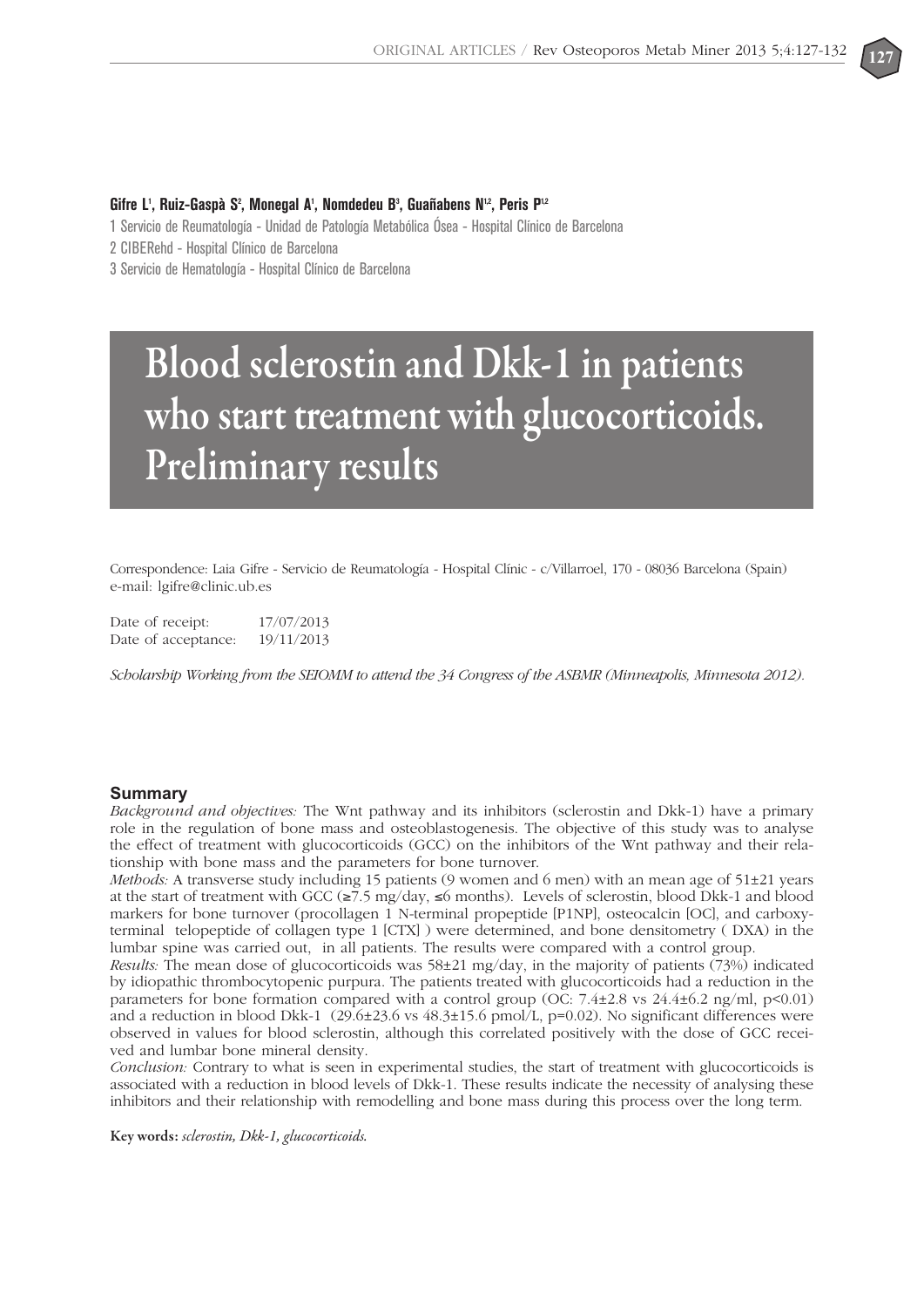## **Introduction**

Treatment with glucocorticoids (GCC) is associated with a marked loss of bone mass and the development of fractures in the initial phases of treatment, as well as being one of the most common causes of secondary osteoporosis<sup>1</sup>. The GCCs act especially on the osteoblasts and osteocytes, reducing the replication, differentiation and function of the osteoblasts and inducing apoptosis in the osteoblasts and osteocytes. These changes lead over time to a reduction in the formation and quality of bone, which is the finding most characteristic of secondary osteoporosis induced by GCC<sup>2-4</sup>.

The Wnt pathway, a cell signalling pathway, has a fundamental role in the modulation of osteoblast activity. This pathway is integrated through various components which include ligands, membrane receptors, intracellular effectors and antagonists. The Wnt pathway antagonists, notable among which are sclerostin and Dkk-1, bond with the membrane receptors (essentially LRP-5 and -6) and inhibit the activity of this pathway, and consequently osteoblast activity.

Recent experimental studies, both *in vitro* and *in vivo*, indicate that treatment with GCC reduces the differentiation of the osteoblasts through the Wnt pathway by means of an increase in its inhibitors, sclerostin and Dkk-1<sup>5-7</sup>. However, currently there are hardly any clinical data on the effect of treatment with such inhibitors in GCC. Thus the objective of this study has been to analyse the blood levels of sclerostin and Dkk-1 in patients who have recently begun treatment with GCC, and evaluate its relationship with the markers for bone remodelling and bone mineral density (BMD).

## **Patients and methods**

#### *Study population*

A transverse study which included patients who had initiated (<3 months) treatment with doses equal to, or greater than, 7.5 mg/day of prednisone or equivalent. The patients were proposed by the haematology service of the Hospital Clinic Barcelona (August 2010 to 2012) and recruited consecutively.

All the patients complied with the following inclusion criteria: aged over 18 and with normal values of creatinine, liver function, calcium and phosphorus. Excluded were patients who had followed treatment with GCC for more than 6 months, those with diseases or processes which affected bone metabolism (Paget's disease, rheumatoid arthritis, hyperparathyroidism, hypercortisolism, malabsorption syndrome, malignant tumours, transplant, pregnancy or recent breastfeeding) and/or those who followed treatment with drugs which interfered with bone metabolism (bisphosphonates, strontium ranelate, selective estrogen receptor modulators, calcitonin, estrogen therapy, denosumab, osteoformers thiazides or anti-convulsives).

In all the patients the risk factors for osteoporosis were evaluated, including: family history of femoral fracture, personal history of fractures, tobacco and alcohol consumption, age at menopause, dietary intake of calcium (mg/day) and history of renal lithiasis. Recorded in addition was the cause of treatment with GCC, the dose and treatment regime (accumulated dose [mg] and duration [days]).

The results were compared with a healthy control group of similar age and sex.

The study was carried out with the approval of the ethics committee of the hospital and conformed with the directives pertinent to research in humans. All the patients signed their informed consent to their inclusion.

#### *Analytical tests*

Blood was taken from all patients at between 8 and 10 am after a night of fasting. A biochemical profile was carried out which included calcium, phosphorus, creatinine, and total alkaline phosphatase, determined by standard techniques.

The following biochemical markers for formation were measured: osteocalcin (OC, radioimmunoassay, Elsa-Osteo-Cis, Gif-sur-Yvette, France) and amino-terminal propeptide of procollagen type I (PINP, automated method Cobas e411, Roche); and of bone resorption: carboxy-terminal telopeptide of collagen type I (CTX, automated method Cobas e411, Roche).

Blood levels of sclerostin and Dkk-1 were measured using ELISA (Biomedica, Austria), with a coefficient of intravariation of 4-6% and 7-8%, and a coefficient of intervariation of 5-7% and 9-12%, respectively.

#### *Bone mineral density*

The BMD in the lumbar spine and femur were determined in all patients using dual X-ray absorptiometry (DXA; Lunar Prodigy, Radiation Corporation Madison, WI, U.S.). The densitometric risk categories (normal BMD, osteopenia and/or osteoporosis) were defined according to WHO criteria<sup>8</sup>.

#### *Statistical analysis*

The results have been expressed as the mean ± standard deviation from the mean (SD). The differences between the means of the continuous variables were analysed using the Mann-Whitney nonparametric U test, and the differences between proportions by means of the Fisher test. To evaluate the association between variables the Pearson coefficient of correlation was used. Values p<0.05 were considered statistically significant. The statistical analysis of the data was carried out using the SPSS software programme (version 18.0, Chicago, U.S.).

#### **Results**

The clinical characteristics of the patients included in the study are shown in Table 1.

15 patients were included (9 women [4 postmenopausal] and 6 men), with an average age of 51±21 years. The average dose of GCC used was 58±21 mg/day (range 20-100 mg/day) and the average duration of treatment was 42±24 days (range 4-90 days). 73% of the patients had received treatment for idiopathic thrombocytopenic purpura, 20% for haemolytic anaemia and 3% for both causes (Evans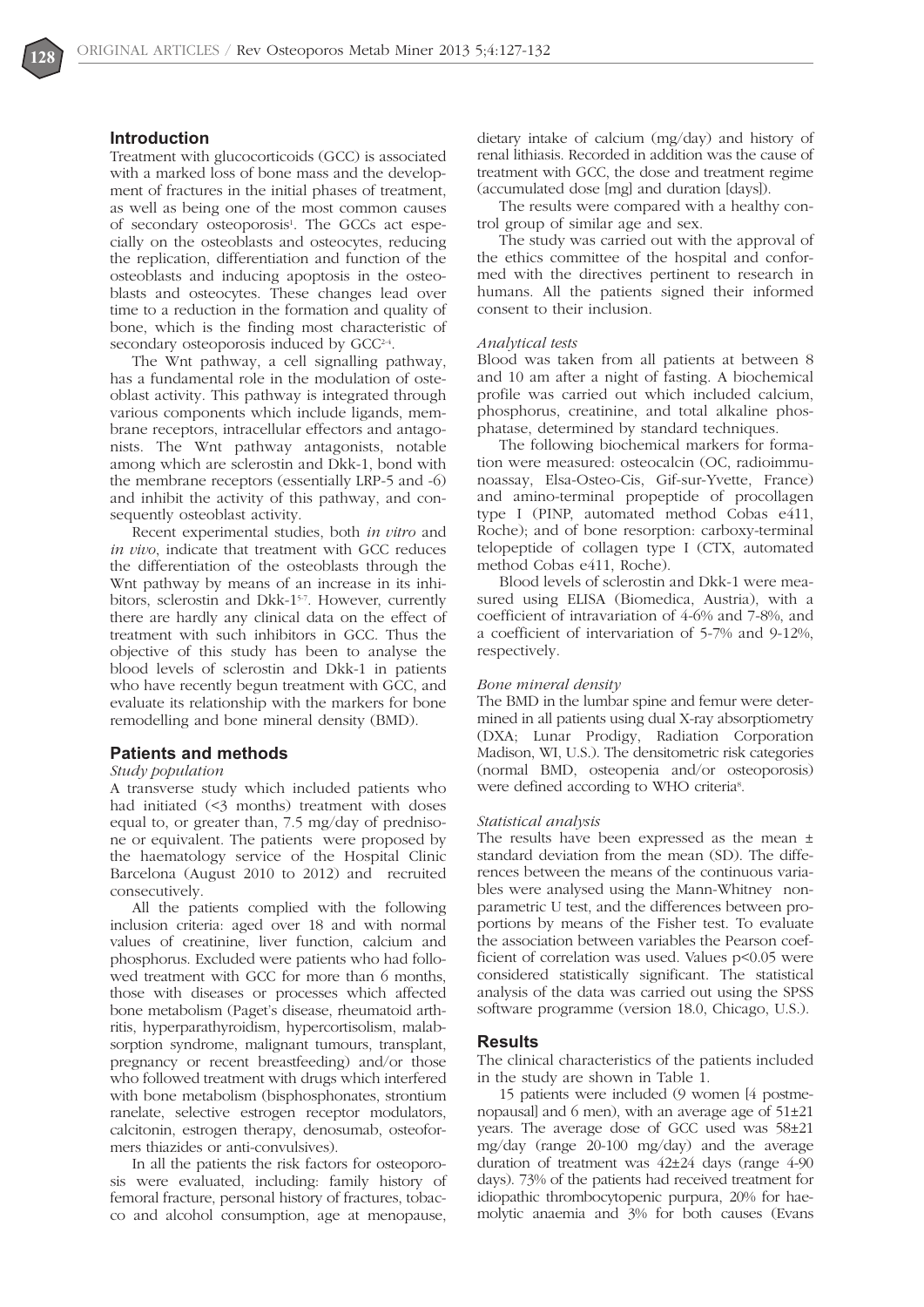

syndrome). 27% had family history of fracture of the femur and 20% had densitometric osteoporosis. Dietary intake of calcium was 593±305 mg/day and only one patient was an active smoker. The patients who had followed treatment with GCC showed a significant reduction in markers for formation with respect to the control group (PINP: 18±9 vs 47±9 ng/ml, p<0.01; OC: 7.4±2.8 vs 24.4±6.2 ng/ml, p<0.01). No significant differences were reported in values of markers for resorption with respect to the control group (CTX: 0.60±0.27 vs 0.45±0.16 ng/ml, p=0.21).

Those patients treated with GCC had a reduction in blood levels of Dkk-1 compared with the control group (29.6±23.6 vs 48.3±15.6 pmol/L, p=0.02), while concentrations of sclerostin were similar in both groups (39.6±23.3 vs 33.8±20.3, p=0.6) (Figure 1).

In the group of patients treated with GCC, the values of sclerostin were positively correlated with the accumulated dose of GCC (r=0.573 p=0.026) and lumbar BMD (r=0.550, p=0.034) (Figure 2). The values of Dkk-1 were not related with any of the parameters analysed. No relationship was observed between the values for markers for bone remodelling and blood values of sclerostin and/or Dkk-1. In the control group, the values of sclerostin were positively correlated with age  $(r=0.661, p=0.02)$ (Table 2).

| adie 1. Chincal characteristics of patients treated with GCC |                                      |  |
|--------------------------------------------------------------|--------------------------------------|--|
|                                                              | <b>Patients with GCC</b><br>$(n=15)$ |  |
| Age (years)                                                  | $51 \pm 21$                          |  |
| Sex (female/male)                                            | 9/6                                  |  |
| Risk factors for osteoporosis:                               |                                      |  |
| BMI $(kg/m^2)$                                               | 25±5                                 |  |
| Dietary calcium intake (mg/day)                              | 593±305                              |  |
| History of kidney stones (%)                                 | 13                                   |  |
| Active smoking (%)                                           | 7                                    |  |
| Alcohol consumption habitual (%)                             | 13                                   |  |
| Family history:                                              |                                      |  |
| Femoral fracture (%)                                         | 27                                   |  |
| Treatment regimen with GCC:                                  |                                      |  |
| Daily dose of GCC (mg/day)                                   | $58 + 21$                            |  |
| Duration of treatment with GCC (days)                        | $42 + 24$                            |  |
| Cumulative dose of GCC (g)                                   | $2.5 \pm 1.3$                        |  |
| BMD $(g/cm2)$ :                                              |                                      |  |
| Lumbar                                                       | $1.122 \pm 0.156$                    |  |
| Femoral neck                                                 | $0.927 \pm 0.113$                    |  |
| Total femur                                                  | $0.958 \pm 0.109$                    |  |
|                                                              |                                      |  |

Table 1. Clinical characteristics of patients treated with GCC

GCC: glucocorticoids; BMI: body mass index; BMD: bone mineral density.

## **Discussion**

Contrary to what occurs in experimental studies, the initiation of treatment with GCC in patients with haematological processes is associated with a reduction in blood levels of Dkk-1. This effect, however, differs as a function of the antagonist analysed, since no significant changes were observed in concentrations of sclerostin at the time of the evaluation.

The patients included in this study had low blood levels of Dkk-1 after initiating treatment with GCC at medium-to-high doses. These findings contrasted with the results of earlier experimental studies. Thus, in cultures of osteoblasts and osteocytes (MLO-Y4 cells), treatment with dexamethasone resulted in an increase in Dkk-1<sup>9</sup>, which is associated with the dose and period over which treatment is received<sup>7</sup>. There are similar

results in animal experimentation models, in which have been observed an increase in the expression of Dkk-1 in the bone tissue after initiating treatment with GCC<sup>7</sup> and an attenuation of the deleterious effect of GCC in the bone by blocking the effect of Dkk-1 in mice<sup>5</sup>. Even though the causes of these differences are not clear, the method of treatment with GCC, including the dose and period of treatment, may explain, in part, these results<sup>6</sup>. Neither can we discount a counter-regulatory effect of this Wnt pathway antagonist in situations of prolonged exposure to GCCs, or that these blood levels may indicate not only the cell function of the osteoblasts and osteocytes but also the number of cells, which, as is well known, reduces (due to an increase in apoptosis) with treatment with corticoids.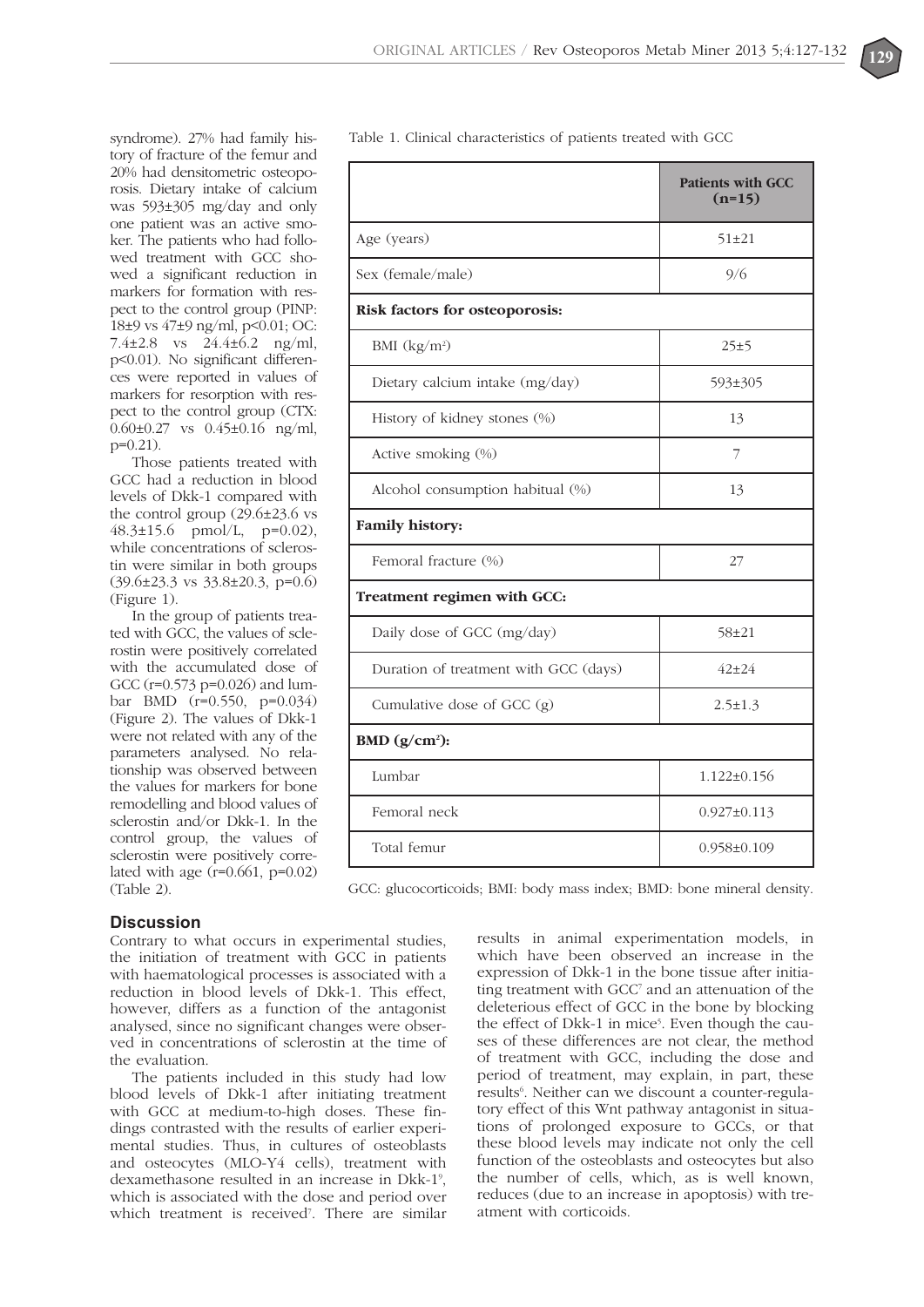

Figure 1 . Blood levels of sclerostin and Dkk-1 in patients in treatment with GCC (grey) in comparison with healthy controls (white)



Figure 2. Correlation between values of sclerostin, the accumulated dose of GCC (mg) and lumbar bone mass (lumbar BMD)



However, it is worth commenting that there have recently been preliminary indications of a reduction in blood values of Dkk-1 at three months from the start of treatment with GCC<sup>10</sup>, and similarly, recent studies have described a paradoxical response of Dkk-1 similar to that observed in our study, in other clinical situations. Thus, contrary to expectations, reduced values of Dkk-1 have been observed in immobilised patients<sup>11</sup>, and an increase in blood values of Dkk-1 in patients with primary hyperparathyroidism<sup>12</sup>. Also it has been described a paradoxical response of Dkk-1 after treatment with teriparatide<sup>13</sup> and denosumab<sup>14</sup>. These authors have suggested that there is a relationship between bone remodelling and values of Dkk-1. In any case, it is important to remember that there may be factors which influence blood values of Dkk-1, such as an underlying disease and concomitant treatment, among others, which should be taken into account when analysing the concentrations of this antagonist. In addition, the relationship between blood levels and expression in tissue is controversial7 .

In our study, blood values of sclerostin after the initiation of treatment with GCC were similar to those in the control group. However, a positive correlation was observed between values of sclerostin and the accumulated dose of GCC, suggesting a GCC-dependent effect on this Wnt pathway antagonist. Studies in mice treated with GCC have reported an increase in the expression of sclerostin after treatment<sup>3</sup>. However, in patients who started treatment with GCC (in the first 96 hours) a reduction in values of sclerostin has been reported<sup>15</sup>, a finding which has not been observed in postmenopausal women treated with GCC<sup>10</sup>, nor in patients with hypercortisolism due to Cushing's syndrome<sup>16</sup>, in whom there has been observed an increase in values of sclerostin.

The circulating levels of sclerostin in the general population has been associated with age, sex, estrogenic *status* (postmenopause) and the total quantity of bone  $mass<sup>17-19</sup>$ , which means that these factors need to be taken into account when its concentration is

analysed. So, in the healthy subjects included in our study we observed a positive correlation of levels of sclerostin with age, a finding which was not observed in the group treated with GCC, possibly due to the direct effect of the GCC on the Wnt pathway. In this group of patients it was observed, however, that there was a positive correlation between blood levels of sclerostin and lumbar BMD, a relationship which has also been observed in other studies and which has been attributed to a higher production of sclerostin by the osteocytes, due to the greater quantity of bone18,20.

The relationship between the markers for bone remodelling and the Wnt pathway antagonists is uncertain and varies in different clinical situations. Thus, García-Martin et al.<sup>21,22</sup> in a group of patients with diabetes mellitus type 2, described an inverse correlation between values of sclerostin and markers for bone formation (bone AP) and bone resorption (sCTX and TRAP 5b). Similar data have been reported in the general population<sup>18</sup> and in

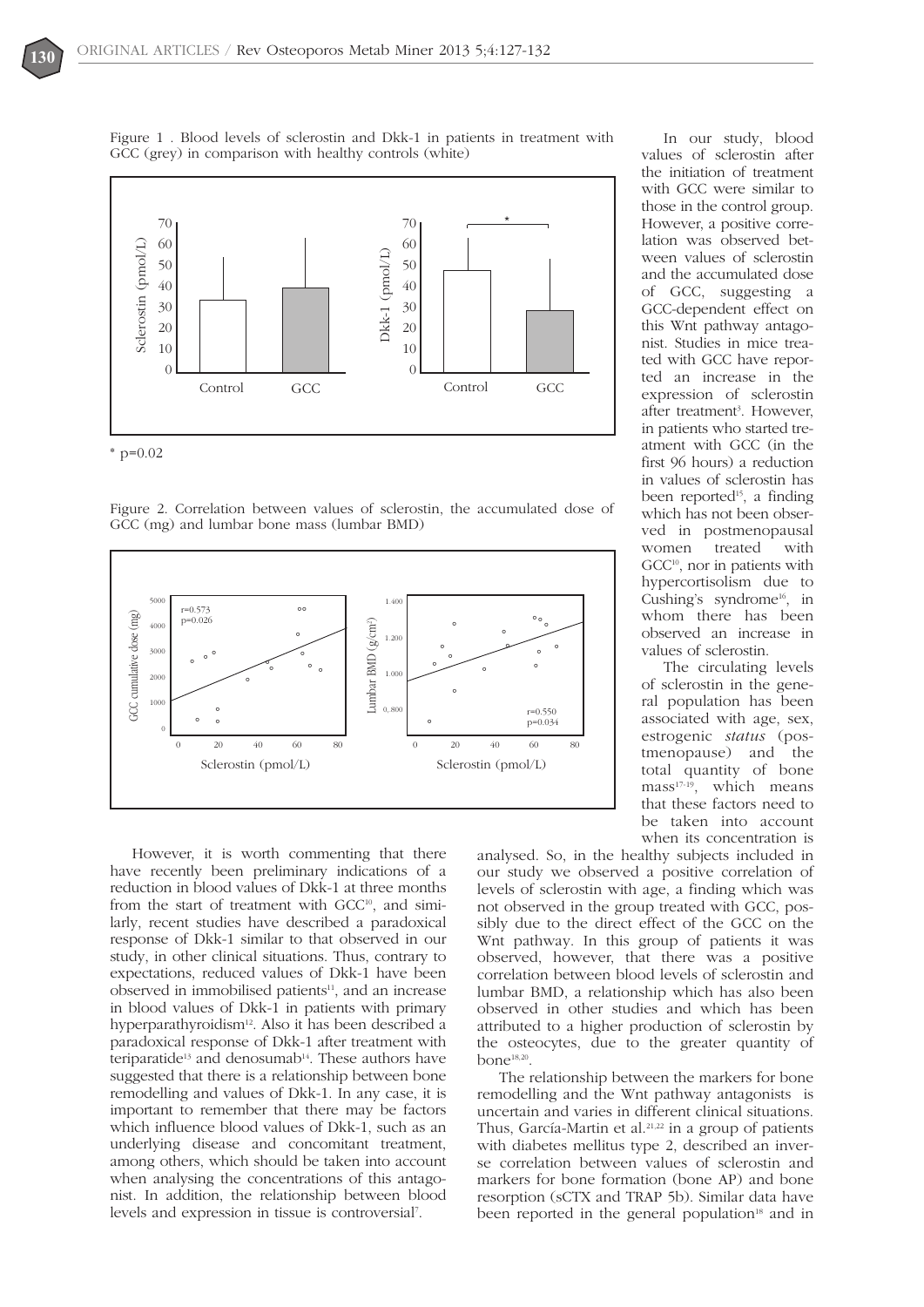patients immobilised after a vascular-cerebral accident<sup>23</sup>, although in other situations, such as in patients with chronic renal insufficiency, no significant correlations have been observed<sup>20,24,25</sup>. In our study, although significant reductions in markers for bone formation (P1NP ad OC) were observed after treatment with GCC, these were related with neither Dkk-1 nor sclerostin.

The main limitations of this study were the reduced number of patients included, and the lack of follow up of these patients.

In conclusion, the effect of treatment with GCC on blood values of the Wnt pathway antagonists differs as a function of the antagonist being evaluated. While levels of Dkk-1 diminished at the start of treatment, the values of sclerostin showed no significant changes. All this suggests the necessity of carrying out prospective studies including a greater number of patients with better follow up to analyse the effect of the GCCs on the Wnt pathway antagonists.

**Conflict of interest:** The authors declare that there is no conflict of interest.

This work has been funded by grants from the *Hospital Clinic Barcelona* and the *Catalan Society of Rheumatology.*

Table 2. Correlation between values of sclerostin and values of Dkk-1, markers for bone remodelling and the other parameters analysed (Pearson r with and without adjusting for age§ )

|                             | GCC<br>$(n=15)$               | <b>Controls</b><br>$(n=20)$ |
|-----------------------------|-------------------------------|-----------------------------|
| Age (years)                 | $0.03/-$                      | $0.661*/-$                  |
| BMI $(kg/m^2)$              | 0.254/0.267                   | $0.320/-0.036$              |
| Markers of bone remodeling: |                               |                             |
| PINP (ng/ml)                | $-0.295/-0.375$               | $-0.12/0.131$ <sup>s</sup>  |
| OC (ng/ml)                  | $-0.204/-0.212$ <sup>s</sup>  | $-0.593/0.134$ <sup>§</sup> |
| $CTX$ (ng/ml)               | $-0.249/-0.360$               | $0.098/0.296$ <sup>s</sup>  |
| Wnt pathway antagonists:    |                               |                             |
| $Dkk-1$                     | $0.01/0.01$ <sup>s</sup>      | $-0.205/0.309$ <sup>s</sup> |
| BMD $(g/cm2)$ :             |                               |                             |
| Lumbar                      | $0.537*/0.651$ <sup>\$*</sup> |                             |
| Femoral neck                | $0.171/0.30$ <sup>s</sup>     |                             |
| Total femur                 | $0.187/0.258$ <sup>s</sup>    |                             |

GCC: glucocorticoids; BMI: body mass index; PINP: amino-terminal propeptide of pro-collagen type I; OC: osteocalcin; CTX: carboxy-terminal telopeptide of collagen type I; BMD: bone mineral density.

 $*$  p<0.05

## **Bibliography**

- 1. van Staa TP, Leufkens HG, Cooper C. The epidemiology of corticosteroid-induced osteoporosis: a metaanalysis. Osteoporos Int 2002;13:777-87.
- 2. Hernandez MV, Guanabens N, Alvarez L, Monegal A, Peris P, Riba J, et al. Immunocytochemical evidence on the effects of glucocorticoids on type I collagen synthesis in human osteoblastic cells. Calcif Tissue Int 2004;74:284-93.
- 3. Yao W, Cheng Z, Busse C, Pham A, Nakamura MC, Lane NE. Glucocorticoid excess in mice results in early activation of osteoclastogenesis and adipogenesis and prolonged suppression of osteogenesis: a longitudinal study of gene expression in bone tissue from glucocorticoid-treated mice. Arthritis Rheum 2008;58:1674-86.
- 4. Canalis E, Mazziotti G, Giustina A, Bilezikian JP. Glucocorticoid-induced osteoporosis: pathophysiology and therapy. Osteoporos Int 2007;18:1319-28.
- 5. Wang FS, Ko JY, Yeh DW, Ke HC, Wu HL. Modulation of Dickkopf-1 attenuates glucocorticoid induction of osteoblast apoptosis, adipocytic differentiation, and bone mass loss. Endocrinology 2008;149:1793-801.
- 6. Mak W, Shao X, Dunstan CR, Seibel MJ, Zhou H.

Biphasic glucocorticoid-dependent regulation of Wnt expression and its inhibitors in mature osteoblastic cells. Calcif Tissue Int 2009;85:538-45.

- 7. Thiele S, Ziegler N, Tsourdi E, De Bosscher K, Tuckermann JP, Hofbauer LC, et al. Selective glucocorticoid receptor modulation maintains bone mineral density in mice. J Bone Miner Res 2012;27:2242-50.
- Assessment of fracture risk and its application to screening for postmenopausal osteoporosis. Report of a WHO Study Group. World Health Organ Tech Rep Ser 1994;843:1-129.
- 9. Ohnaka K, Taniguchi H, Kawate H, Nawata H, Takayanagi R. Glucocorticoid enhances the expression of dickkopf-1 in human osteoblasts: novel mechanism of glucocorticoid-induced osteoporosis. Biochem Biophys Res Commun 2004;318:259-64.
- 10. Gossiel F LN, Eastell R. The Effect of Glucocorticoid Therapy on Regulators of Bone Formation in Postmenopausal Women Treated with Teriparatide or Alendronate. ASBMR Annual Meeting 2011:S80.
- 11. Frings-Meuthen P, Boehme G, Liphardt AM, Baecker N, Heer M, Rittweger J. Sclerostin and DKK1 levels during 14 and 21 days of bed rest in healthy young men. J Musculoskelet Neuronal Interact 2013:13:45-52.
- 12. Viapiana O, Fracassi E, Troplini S, Idolazzi L, Rossini M, Adami S, et al. Sclerostin and DKK1 in primary hyperparathyroidism. Calcif Tissue Int 2013;92:324-9.